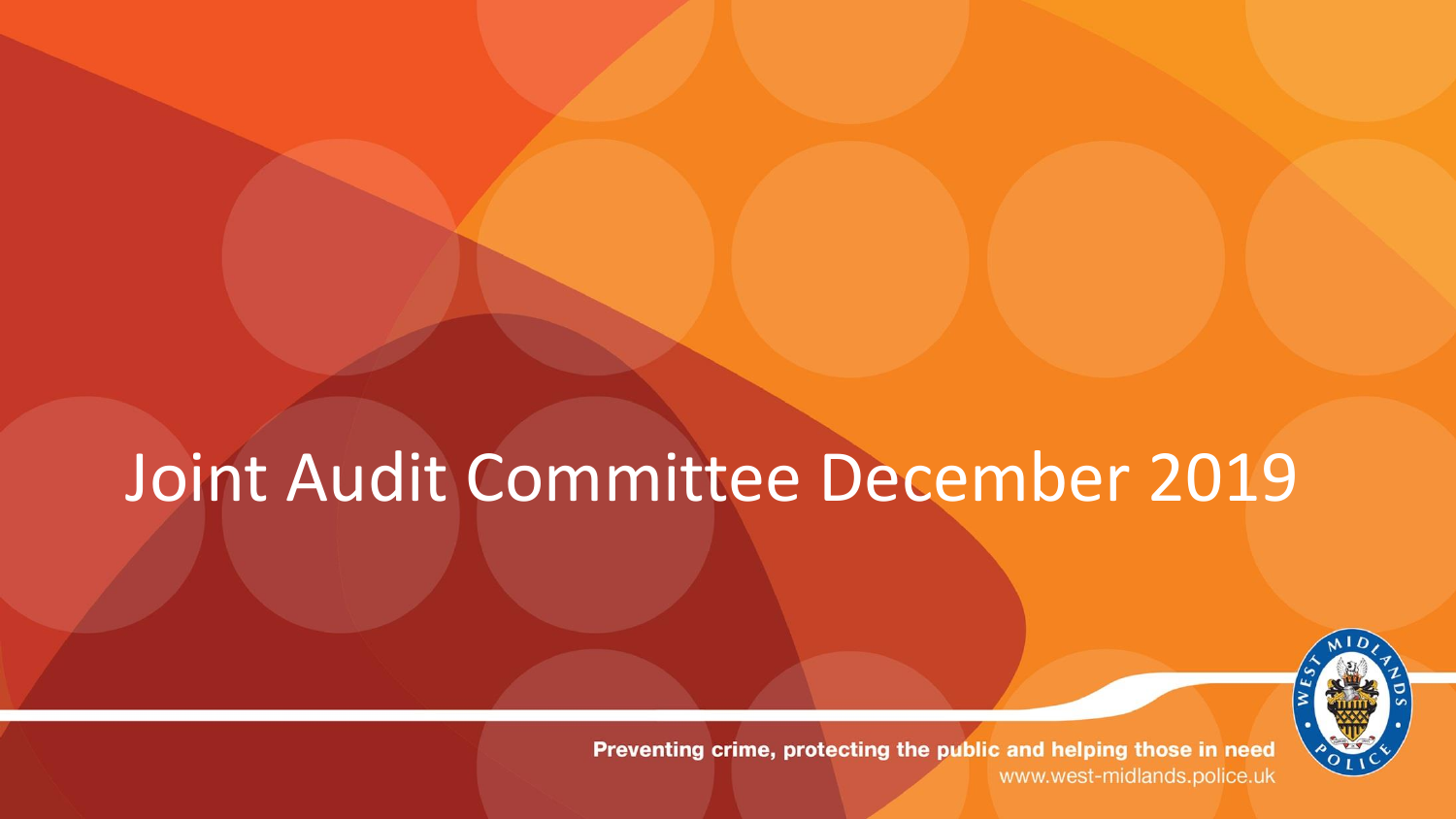| <b>Ref</b> | <b>Risk Trend over</b> | <b>Risk Description</b>                       | <b>Risk Owner</b>         | <b>Working Lead (s)</b>         | <b>Initial score</b> | <b>Current</b> |
|------------|------------------------|-----------------------------------------------|---------------------------|---------------------------------|----------------------|----------------|
|            | <b>Quarter</b>         |                                               |                           |                                 |                      |                |
| 39         |                        | <b>Police Settlement</b>                      | <b>Director CS</b>        | <b>AD Finance</b>               | 9.9                  | 6.9            |
| 40         |                        | Vulnerability                                 | <b>ACC Crime</b>          | Head of PPU                     | 9.9                  | 6.6            |
| 20         |                        | <b>Records Management</b>                     | Director of CS            | A.D. Information Management     | 12                   | $6\phantom{1}$ |
| 44         |                        | Serious Violence in under 25s                 | <b>ACC Local Policing</b> | Project Guardian Lead           | 10                   | 6              |
| 26         |                        | <b>Workforce Demographics</b>                 | Director of POD           | A.D. Organisation Development   | 9                    | 6              |
| 41         |                        | Demand                                        | <b>ACC Operations</b>     | <b>Head of Contact</b>          | 9                    | 6              |
| 45         |                        | <b>PEQF</b>                                   | <b>Director POD</b>       | A.D. Org Learning & Development | 6                    | 6              |
| 43         |                        | <b>Specialist Recruitment &amp; Retention</b> | Director of POD           | A.D. Business Partnering        | 6                    | 6              |
| 36         |                        | Airwave Replacement                           | Director of CS            | <b>A.D. IT&amp;D</b>            | 12                   | 4.6            |
| 47         |                        | Britain's exit from the EU - Supply Chain     | <b>ACC Operations</b>     | Silver Lead                     | $\overline{4}$       | $\overline{4}$ |
| 35         |                        | <b>Detective Resilience</b>                   | <b>ACC Crime</b>          | <b>Head of FCID</b>             | 6                    | $\overline{4}$ |
| 33         |                        | <b>Workforce Resilience</b>                   | Director POD              | A.D. Business Partnering        | 9                    | 3              |
| 46         |                        | Britain's exit from EU- Intelligence sharing  | <b>ACC Operations</b>     | <b>Silver Lead</b>              | 5                    | 2.5            |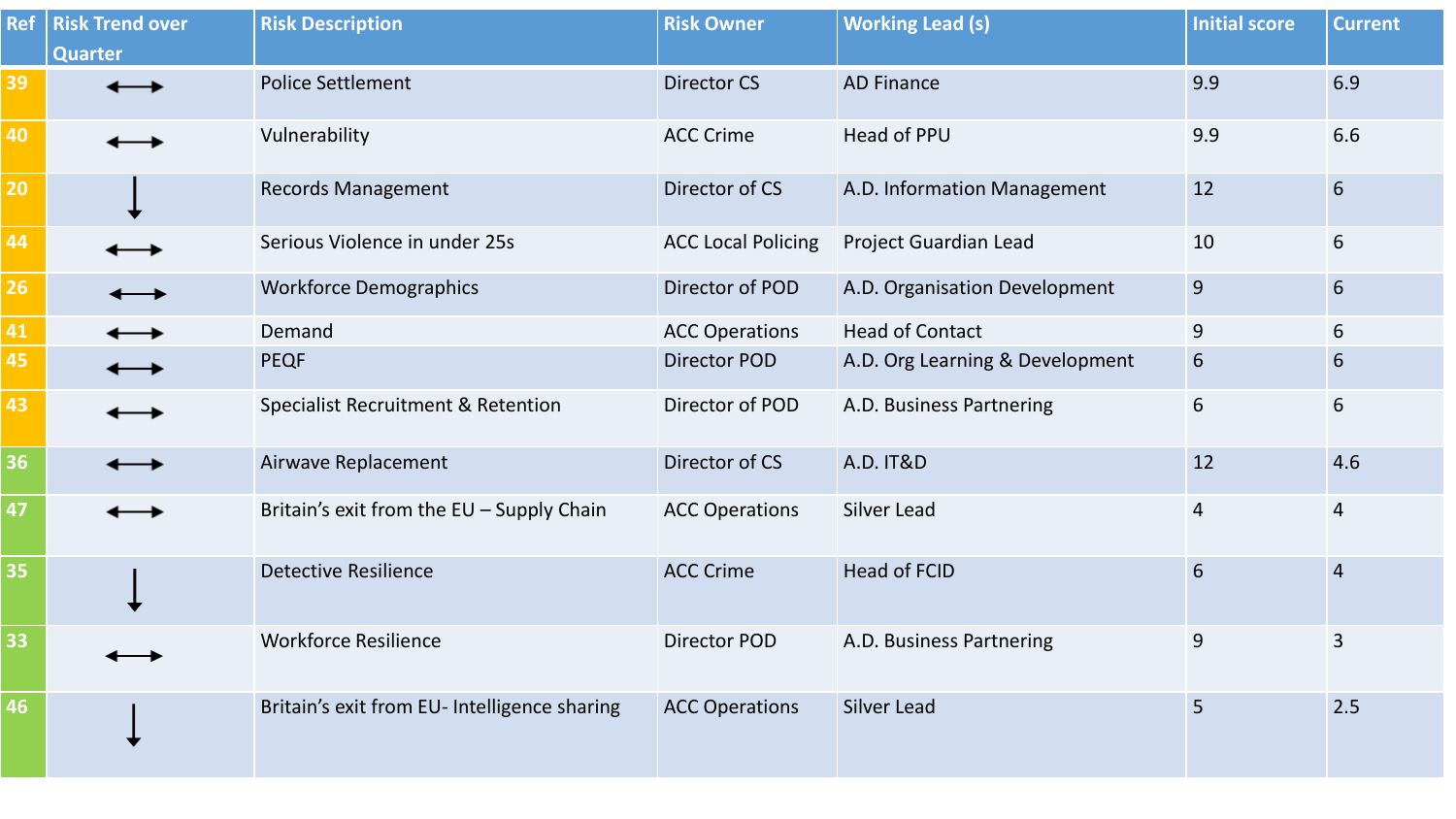# Police Settlement

Whilst there is an uplift in central grant funding there are still queries regarding the ability to raise local precept. The longevity of increased funding is also uncertain (post 2021).

## **Key controls**

- Influence National debate on Police Funding
- Review and continue to scrutinise financial planning
- Continued focus within change programme and EER to maximise benefits

## **Activity**

- CC Thompson is the NPCC lead for finance and continues to articulate the need to review the way Forces are funded
- Thorough financial planning used continually with the additional pay rise for officers included in the medium term financial plan
- Benefits to be scrutinised through force governance arrangements

# **Governance**

**Owner: Director of Commercial Services Lead: Assistant Director of Finance Scrutiny: Commercial Services Governance Board** 

# Vulnerability

The cumulative impact of increased understanding of 'hidden crimes' and the continued increase in reporting create a risk that capacity could be outstripped by demand impacting on our ability to protect the vulnerable from harm.

#### **Key controls**

• Vulnerability Improvement Board in place

- Vulnerability improvement plan incorporating national vulnerability action plan and all HMICFRS vulnerability recommendations is in place.
- Improving our approach to vulnerability is an objective within the Force Improvement plan 2019/20.

#### **Activity**

- Specific focus on our response to Missing people through STCG November.
- Force wide THRIVE working group established to ensure consistent understanding and application of THRIVE across WMP

**Governance**

**Owner: ACC Crime Lead: Head of PPU Scrutiny: Vulnerability Improvement Board** 

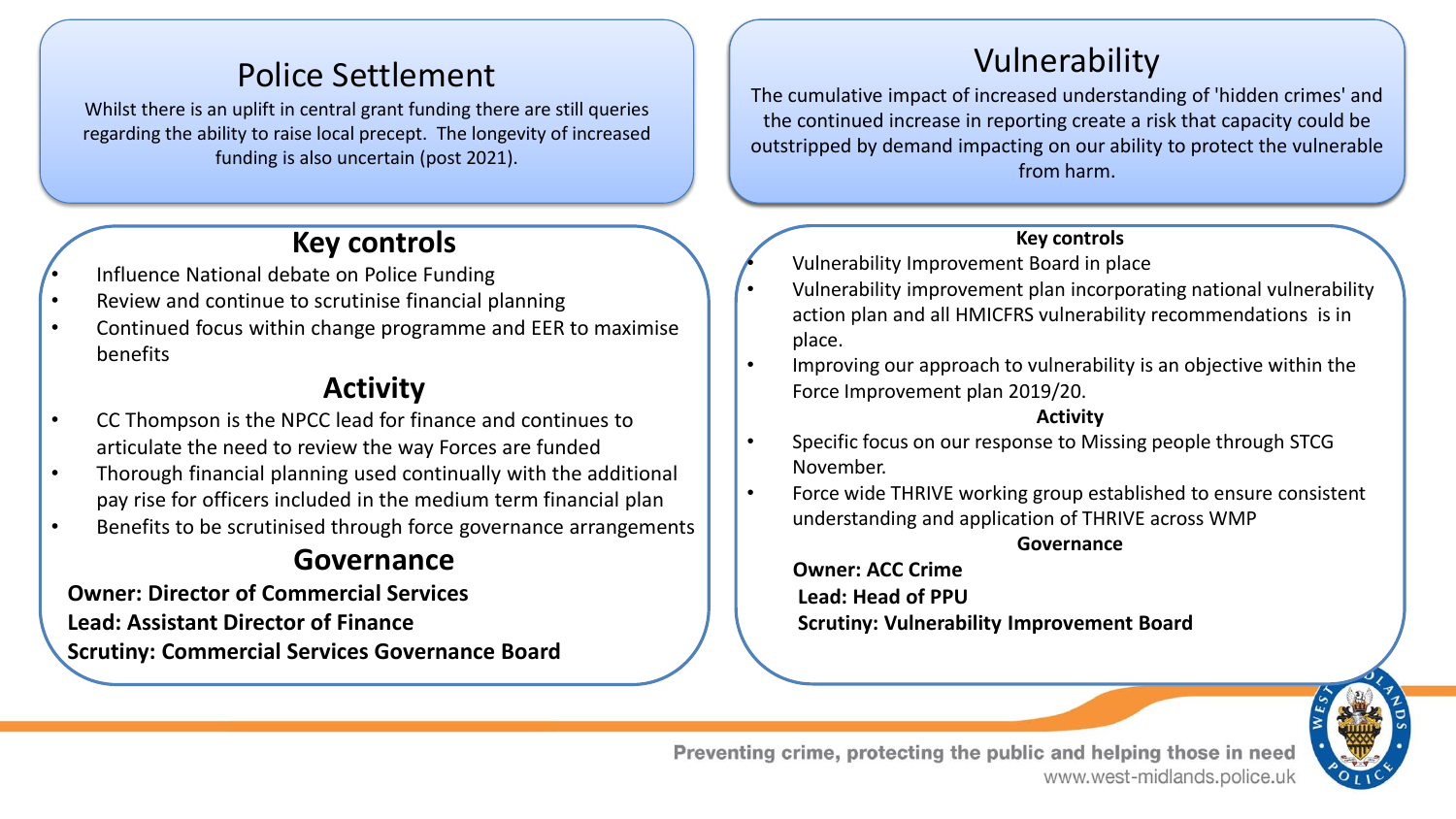# Records Management

Historically the Force had an immature records management capability, which means that we have difficulty accessing physical and digital records and once accessed there is limited assurance of the quality. There is a lack of understanding regarding the legacy rules that apply to digital searches within specific systems therefore searches can return inconsistent results

#### **Key Controls**

- Review, mapping & weeding of all physical records
- Records management requirement built into new systems as legacy systems are replaced
- Increase communications regarding importance of data quality **Activity**
- Staff assimilated into new permanent posts funded until March 2024 to continue this work.
- Policy & guidance refresh is underway to reinforce importance of data quality
- IM are represented on all project boards relating to IT systems **Governance**

**Owner: DCC**

**Lead: Kate Jeffries**

**Scrutiny: Strategic Information Management Board**

# Serious Violence in Under 25s

The increase in volume of serious violence (gun and knife crime) in the under 25s and the cumulative risk around community safety could impact on the force capacity to respond impacting on public confidence and safety.

# **Key controls**

- Additional funding has been allocated to WMP
- Dedicated project team established with SMEs through out the business.
- Managed through FTDB

# **Activity**

- Increasing capacity for P4 logs to release neighbourhood resource to concentrate on prevent activity
- Dedicated force support resource allocated to violence suppression particularly during night time economy
- Project Guardian has an open invitation to portfolio boards

#### **Governance**

**Owner: ACC Local Policing Lead: Project Guardian Lead Scrutiny: Force Tactical Delivery Board**

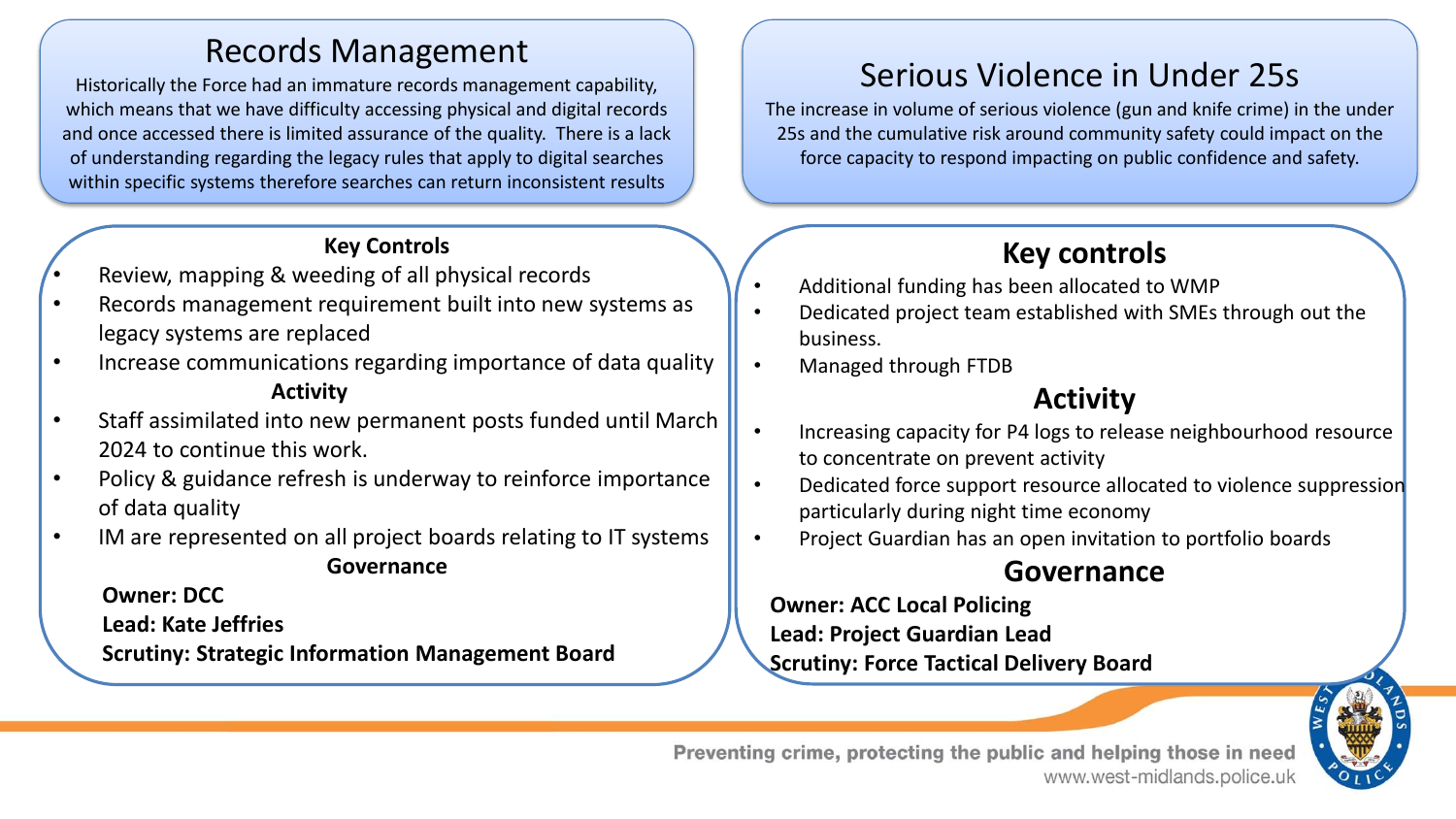# Workforce Demographics

Due to sustained austerity inhibiting recruitment for a number of years, some functions within the force are less representative of the communities we serve. This creates a risk to public confidence and operational service delivery.

#### **Key controls**

- Review of approach to Diversity & Inclusion
- Review of recruitment and promotions processes

#### **Activity**

- Departmental D&I plans are in place and each dept. has a local D&I governance board. D&I representatives attend the departmental D&I meetings. The D&I plans are reviewed as part of QPR process and any key risks are escalated to the Business Partners. The plans are reviewed bi-annually internally and will also be externally reviewed annually.
- Positive Action supporting all recruitment & promotions processes and there is now better management information to understand representation at all stages of the process.
- All FET leads sponsor a strand of D&I

#### **Governance**

**Owner: Director of POD Lead: Assistant Director, Organisational Development & Learning Scrutiny: POD Governance Board** 

# Demand Management

Increased demand on policing with limited understanding of how it moves through the system impacts on our ability to create and execute effective plans to ensure effective and efficient delivery of policing

# **Key controls**

• DDI Dashboards to give better access to management information to inform decisions

• Gold group task to look at journey maps for incident types to identify pinch points and give insight into what could be done to make the process more efficient.

## **Activity**

• First phase of DDI dashboards delivered 2018

• Journey map complete for Domestic Abuse, further work to expand to other areas

• Summer demand has been well managed and will be debriefed with a view to expanding the approach across the whole year.

#### **Governance**

**Owner: ACC Operations Lead: Head of Contact Scrutiny: Resilience Board** 

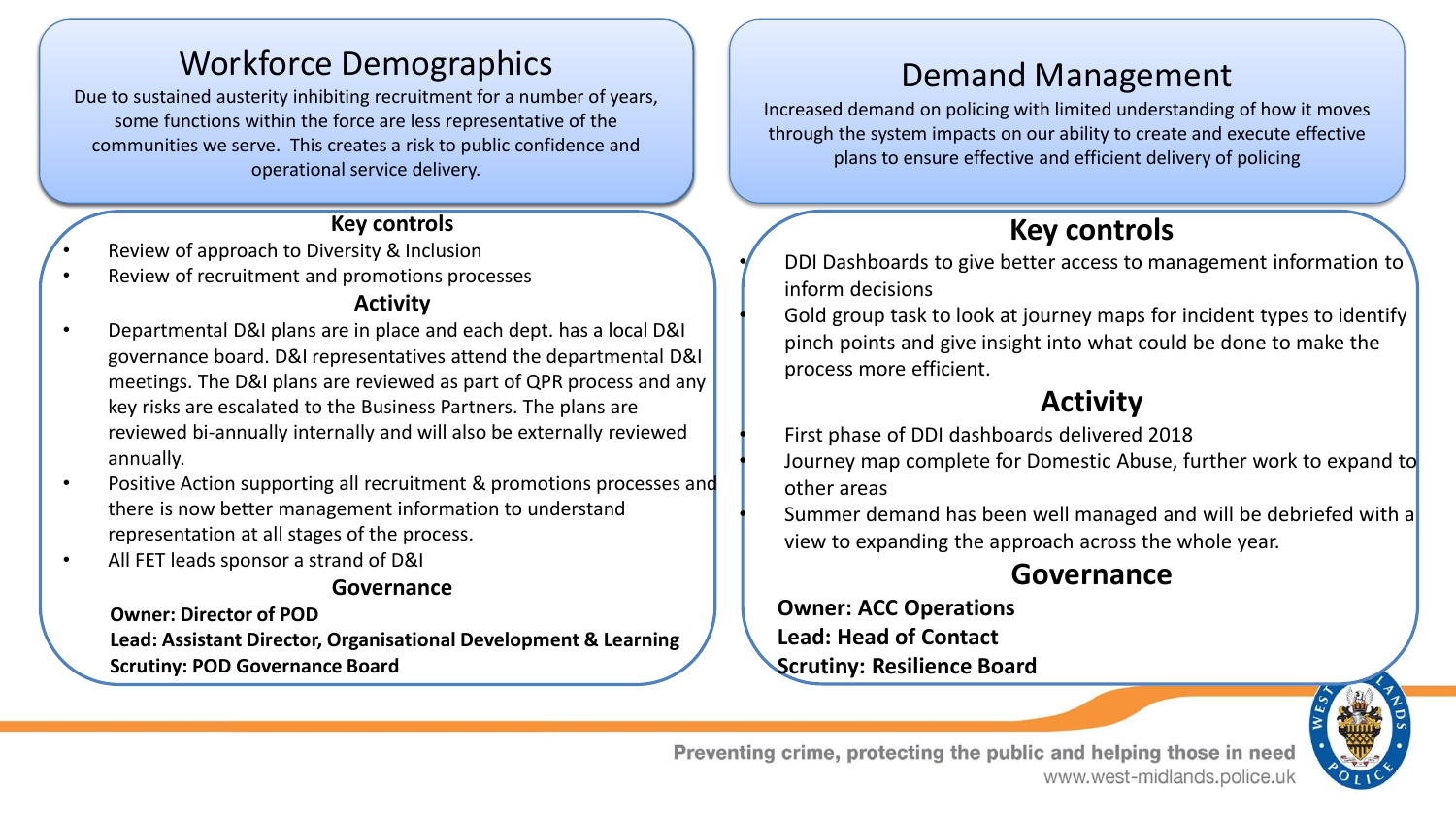## PEQF

The introduction of PEQF creates additional demand on WMP. Should WMP fail an audit by ESFA or Ofsted then we may be in a position where we (HEI and force) cannot deliver training and all students would have to be handed to an alternative provider, resulting in significant reputational damage to the force and disruption of supply chain for front line resilience

#### **Key controls**

- Clarity of the expectation of ESFA and Ofsted audits
- Conduct trial audits, particularly in first year

### **Activity**

- Data analyst support to map out activity
- Continued close liaison with ESFA and Ofsted
- Continued updating of associated policy and procedures (e.g. safeguarding, welfare)

#### **Governance**

**Owner: Director of POD Lead: Assistant Director Business Partnering Scrutiny: POD Governance Board** 

# Specialist Recruitment & Retention

Changing and increased requirements for specialist skills within the workforce create a risk that WMP will not be able to recruit and retain sufficiently skilled people to deliver the service we aspire to.

# **Key Controls**

• Workforce plans to be developed for all departments capturing requirements over the next 5 years

# **Activity**

• Workshops have taken place with all departments and NPUs to determine the requirement

# **Governance**

**Owner: Director of POD Lead: Assistant Director, Business Partnering Scrutiny: POD Governance Board**

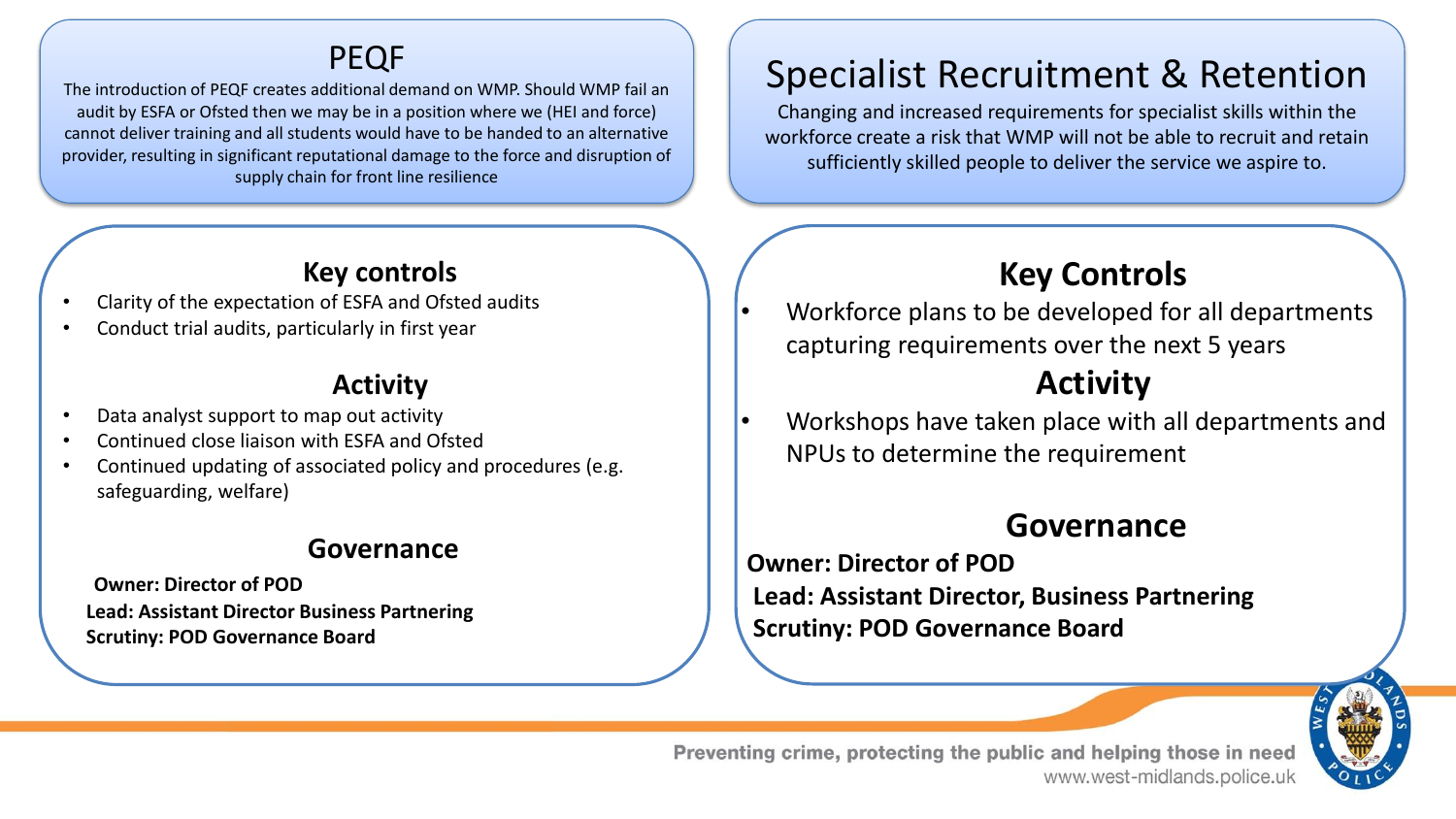# Britain's Exit from the EU – Intelligence sharing

Uncertainty around the arrangements for Britain's exit of the European Union could result in disruption to Information sharing and intelligence arrangements

### **Key controls**

- Work has been undertaken to ensure that systems are in place to maintain intelligence sharing
- Regular Gold, Silver, Bronze meetings are in place and feeding in to the national reporting structure.

### **Activity**

- National and regional structure is in place to ensure forces are aware of new arrangements
- Background work has been completed to ensure WMP can meet any new requirements

### **Governance**

**Owner: ACC Operations Lead: Silver Lead Scrutiny: Gold Structure** 

# Airwave Replacement

There is a risk that the introduction of the new airwave replacement, will lead to increased costs and additional change requirements being placed on WMP impacting on service delivery

#### **Key Controls**

- Project management support provided
- Regional working to ensure integrated planning **Activity**
- The slippage in the national programme has reached the stage where WMP are unable to complete their migration to ESN until after the Commonwealth Games in 2022. New radios have been purchased to replace the ageing fleet and are being rolled out. A number of items of Airwave infrastructure are approaching end of life; Programmes are in place to refresh all that equipment but there has been slippage. IT&D continue to monitor.

#### **Governance**

**Owner: Director of Commercial Services Lead: Assistant Director of IT&D Scrutiny: Organisational Change Board** 

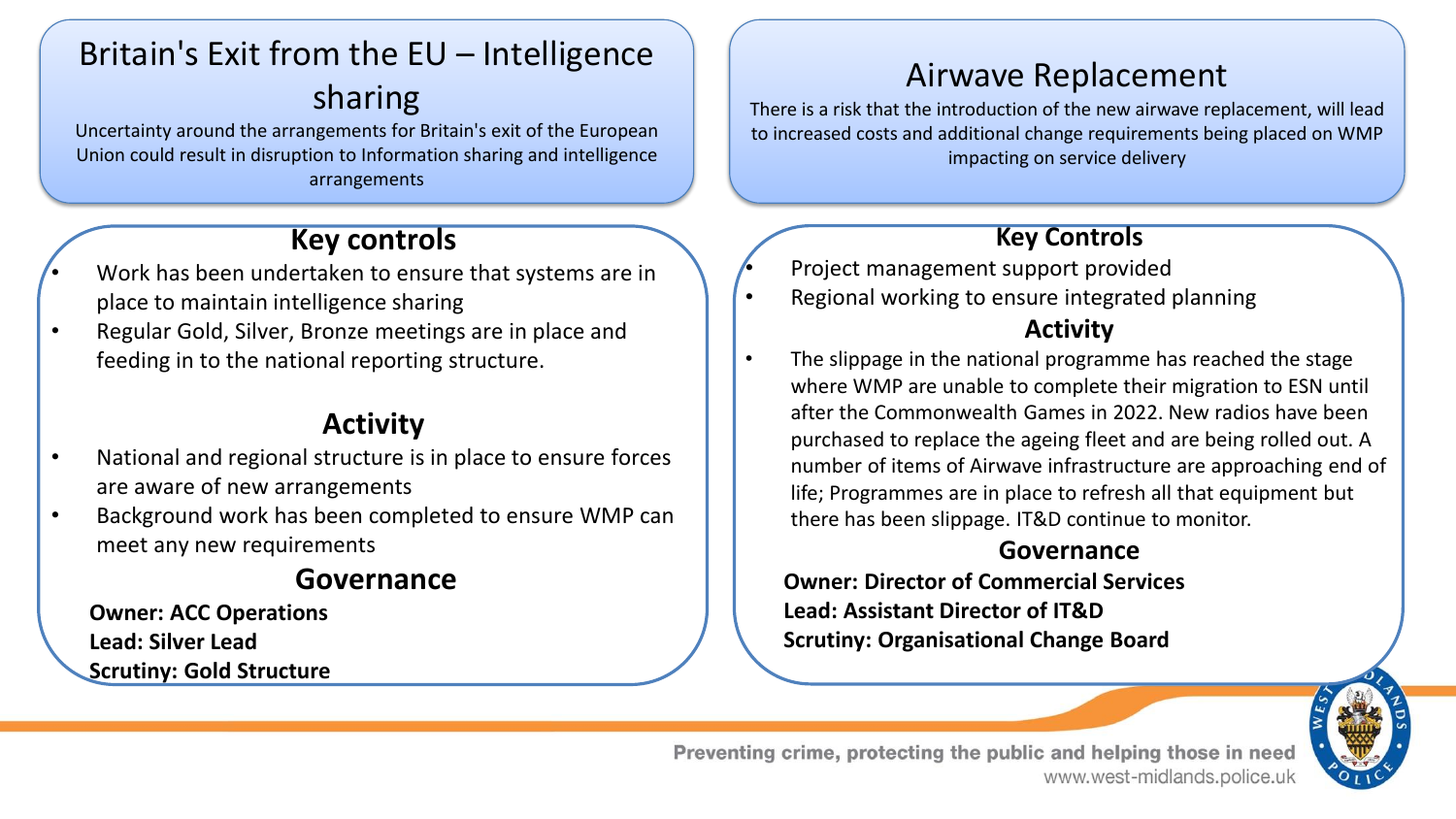# Britain's Exit from the EU – Supply Chain

Uncertainty around the arrangements for Britain's exit of the European Union could result in disruption to supply chain resulting in delays in deliveries.

# **Key controls**

- Bespoke plans are in place
- Regular Gold, Silver, Bronze meetings are in place and feeding in to the national reporting structure.
- Source alternative products/providers

# **Activity**

- Stock checks completed on some critical supplies
- Suppliers and service providers have been contacted to ensure they have plans in place to mitigate any disruption.

#### **Governance**

**Owner: ACC Operations Lead: Silver Lead Scrutiny: Gold Structure** 

# Detective Resilience

In terms of detective resilience it is a challenge to recruit detectives, and to provide them with the skills to carry out their roles, resilience becomes particularly difficult at PIP 3 and 4 and in particularly stressful roles

## **Key Controls**

- Review of detective resilience at all levels
- Introduction of the detective academy

#### **Activity**

- The detective academy has been introduced and there are now regular cohorts of detectives being trained to meet the business need.
- Resilience at all levels is monitored and scrutinised through the Detective Academy Strategic Group.

#### **Governance**

**Owner: ACC Crime Lead: Head of FCID Scrutiny: Investigators (Detective) Strategy Group**

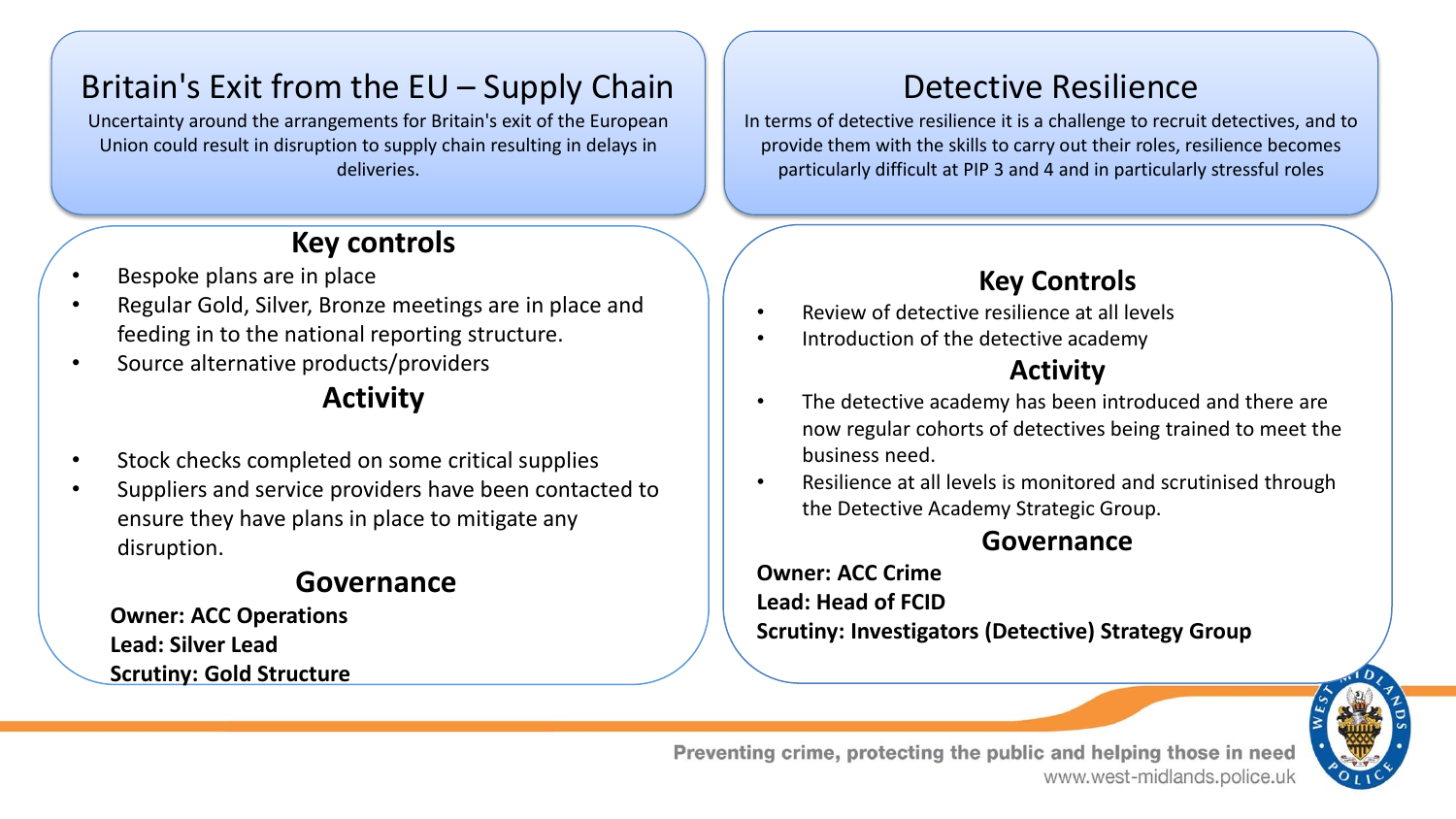# Workforce Resilience

Despite substantial recruitment, there is concern as to whether this will address attrition rates due to sustained austerity (retirement rates)

## **Key Controls**

Review the workforce plan to ensure it is fit for purpose

### **Activity**

- There is a workforce plan and accompanying recruitment plan in place which tracks strength and attrition over a 5 year period to ensure strength mirrors budgeted establishment.
- Currently there are sufficient new recruits planned for 19/20 to deliver a strength position which matches the budgeted establishment.
- Business partnering are working with every Department and NPU to ensure the business needs are met.

### **Governance**

**Owner: Director of POD Lead: Assistant Director, Business Partnering Scrutiny: POD Governance Board**

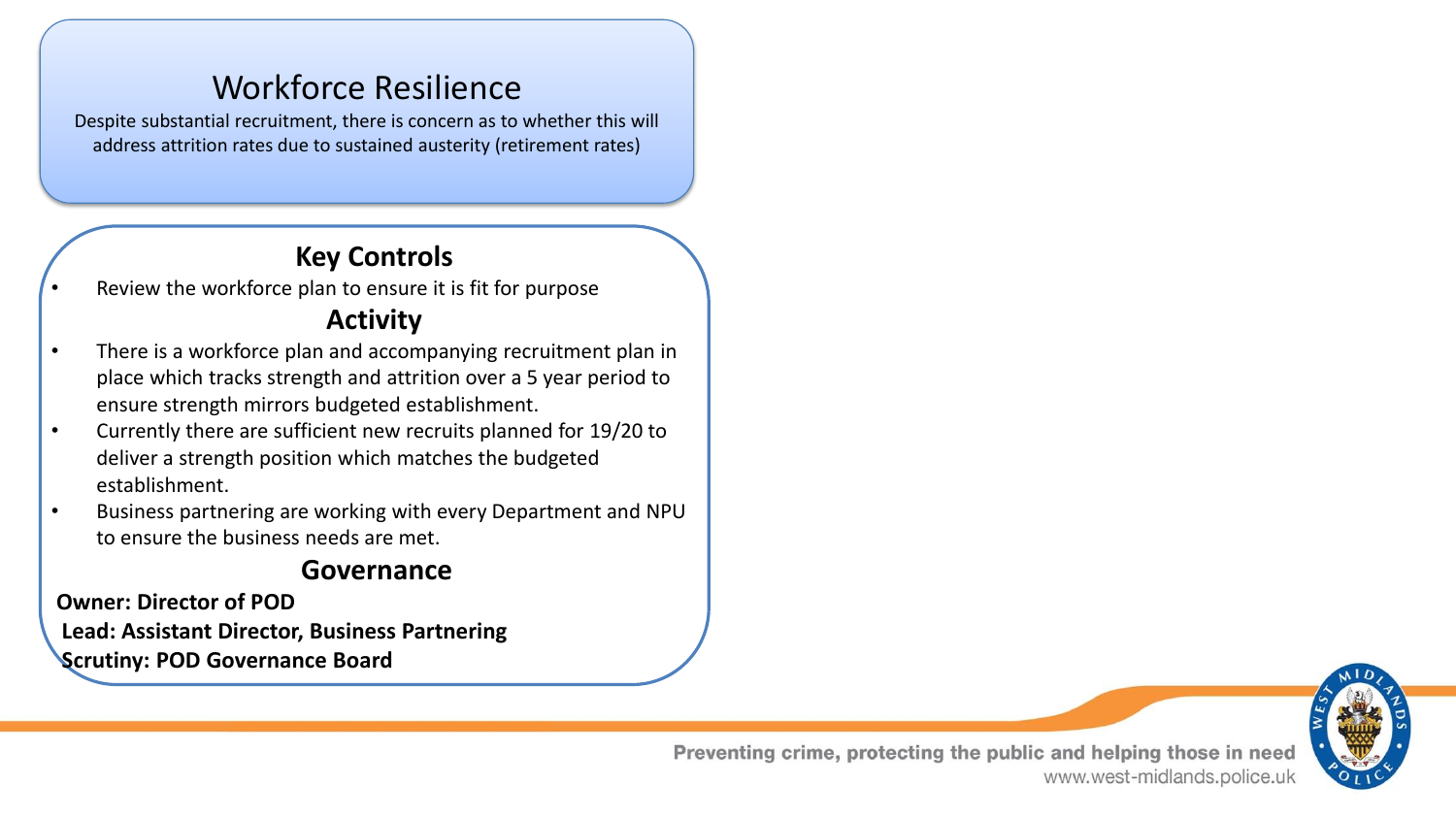# **ARCHIVED THIS QUARTER**